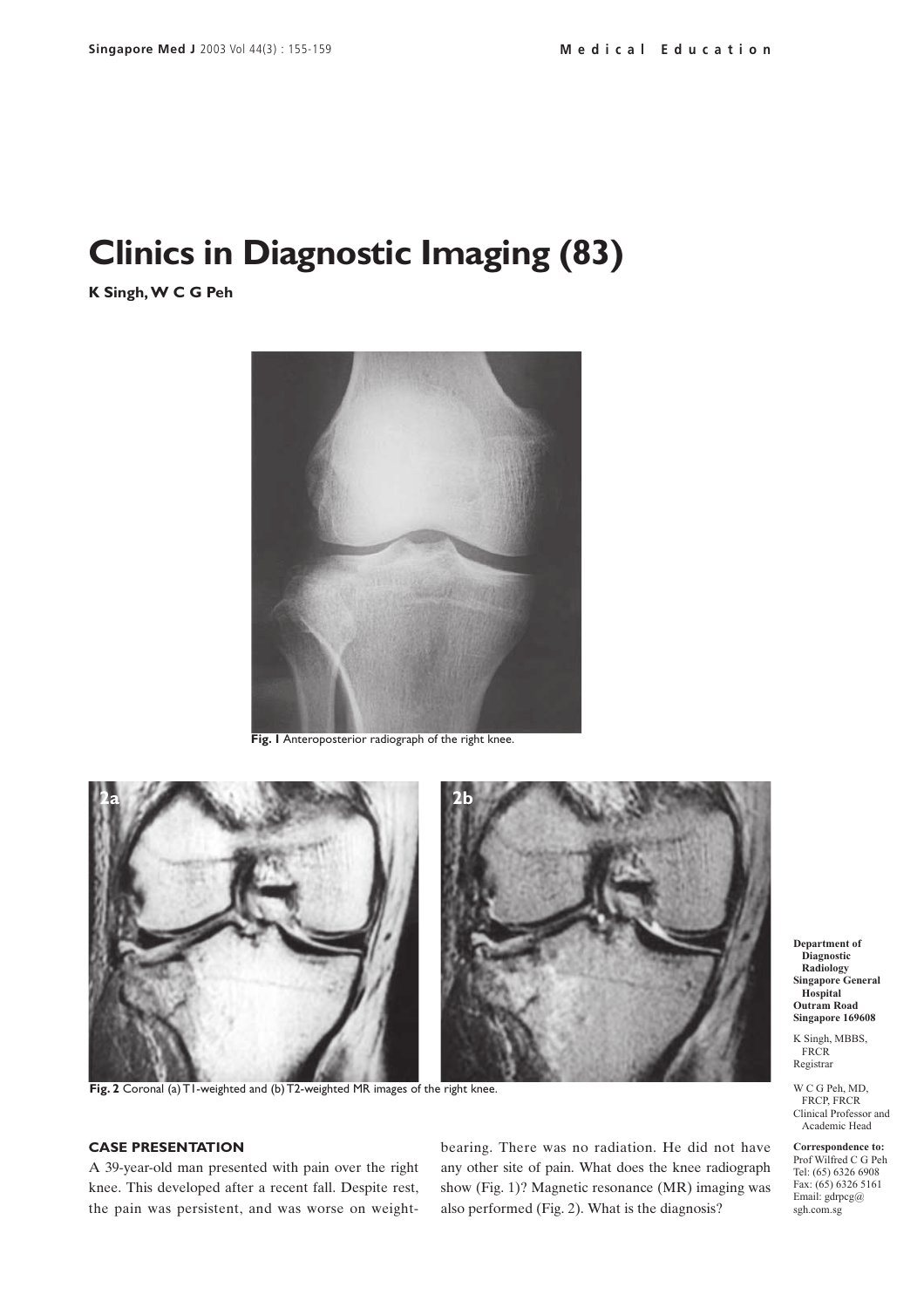

**Fig. 3** Axial T2-weighted MR image of the tibial condyle shows a hypointense curvilinear fracture line with adjacent hyperintense bone oedema.



**Fig. 4** Sagittal T1-weighted MR image shows a diffuse area of hypointense signal in the lateral tibial condyle, consistent with bone bruising.

#### **IMAGE INTERPRETATION**

The anteroposterior radiograph of the right knee (Fig. 1) appears normal. The joint space is preserved and in particular, no fracture line is seen. MR images (Fig. 2) show a vertically-orientated curvilinear line extending across the lateral tibial condyle. Its superior end reaches the tibial articular surface, causing mild disruption. The fracture line itself is hypointense on both T1- and T2- weighted images, and is surrounded by patchy areas of low T1 and high T2 signal intensity, representative of bone marrow oedema or bruising. The collateral ligaments, cruciate ligaments and menisci are intact.

#### **DIAGNOSIS**

Occult tibial condylar fracture.

## **CLINICAL COURSE**

The patient was treated conservatively and made an uneventful recovery.

### **DISCUSSION**

Occult bony injuries may be defined as injuries that are suspected clinically but are radiographically occult. Before the advent of MR imaging, radionuclide techniques were the primary method used for further evaluation of occult bony injuries. MR imaging is currently the best technique for detection of musculoskeletal injury. It has comparative sensitivity to radionuclide techniques for detection of bone abnormalities. MR imaging offers the additional advantage of depicting soft tissue processes with superior resolution<sup> $(1)$ </sup>. MR imaging also has the

advantage of being noninvasive and does not expose the patient to ionising radiation.

MR imaging and scintigraphy have been shown to be sensitive in the early detection of both stress and occult fractures that are not visualised on radiographs<sup>(2)</sup>. The specificity and sensitivity of MR imaging in the detection of occult fracture is 100%, compared to a specificity of 98% and a sensitivity of 100% for bone scintigraphy. The occult fracture line is seen as a discrete band of low signal intensity on both the T1- and T2- weighted images. The fracture line is well seen on the T2 weighted images where surrounding high signal of haemorrhage and/or oedema provide contrast for the low signal intensity of the fracture line (Fig. 3). On T1-weighted images, oedema is seen as an adjacent area of diffuse low signal intensity.

Trabecular microfractures or bone bruises are typically located close to a joint surface, and are believed to result from compression or impaction forces. The MR imaging characteristics of these trabecular microfractures are remarkably constant and have been described most completely with regard to distal femoral and proximal tibial injuries. The findings are those of marrow fluid, appearing on T1-weighted images as a geographical and nonlinear area of signal loss involving the subcortical bone of the involved bone (Fig. 4). On T2-weighted and short tau inversion recovery (STIR) images, most or all of the lesions have increased signal intensity with involvement of the epiphysis and usually, a portion of the metaphysis. The presence of similar changes in the signal intensity of the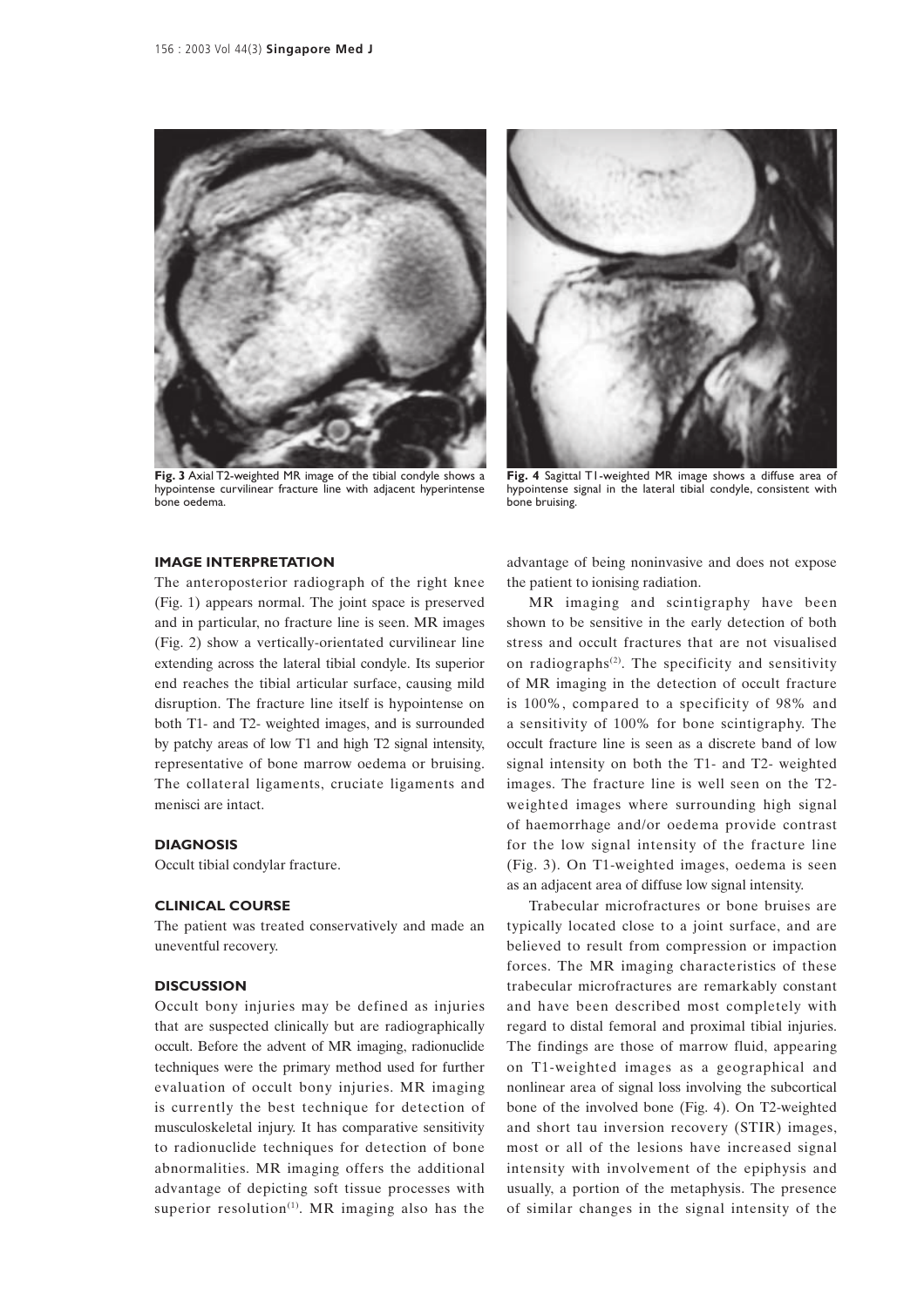

**Fig. 5** 71-year-old woman with upper tibial fracture associated with ACL partial tear. Sagittal (a) T1-weighted and (b) T2-weighted MR images show a tibial condylar subchondral fracture that extends to the articular surface. Extensive surrounding bone bruising is well depicted, particularly on T2-weighted images. The ACL is grossly swollen but intact, consistent with a partial ACL tear.

bone marrow on MR images in patients with osteochondral fractures supports the pathogenesis of bone bruises.

## **Knee**

MR imaging can detect bone bruises that are not evident during arthroscopy and radiographs. In addition, resolution of MR abnormalities associated with bone bruises may coincide with the decrease or disappearance of patient's symptoms. Mink and Deutsch first described a band-like area of increased T2 signal intensity on the contralateral side of injury in five of eight patients with collateral ligament tears(3). These were postulated to represent impaction fractures. Although collateral ligament injuries are associated with compressive forces on the contralateral side, the term impaction fracture suggests that bone and cartilage are affected. Bone bruises were thought to be the most appropriate term for describing these abnormalities. They were seen on the contralateral side of all five grade 2 or 3 collateral ligament injuries and in the lateral tibial plateau or lateral femoral condyle in 72% of the patients with complete anterior cruciate ligament  $(ACL)$  injuries<sup>(3)</sup>. Yao and Lee suggested that a history of acute trauma, a positive bone scan, and resolution on MR images support the concept that the lesion represents a bone injury $(4)$ .

Mink et al reported that MR imaging could depict stress fractures of the proximal tibia before radiographs could, reflecting the greater sensitivity of MR imaging to alterations in the composition of the bone marrow(5). The lesion with which a bone bruise may be confused on MR imaging is a stress fracture of the amorphous type. The proximal tibia, especially its medial and posterior surfaces, is a common site of stress fracture. Patients with a tibial stress fracture may present with knee pain. The initial lesion may induce a regional hyperaemia that is not highly localised. MR imaging, with its multiplanar capability, facilitates a three-dimensional perception of the fracture and in addition, enables evaluation of the menisci, ACL, collateral ligament, and the congruity of the articular cartilage surfaces (Fig. 5).

#### **Ankle**

Fractures around the ankle often involve the growth plate in children, and carry a 30% risk of later growth disturbances<sup>(6)</sup>. An extensive injury may lead to total growth arrest and leg length discrepancy, while a partial injury to the growth plate may result in local tethering and angular deformity or progressive joint incongruity. Functional impairment and early osteoarthritis may follow growth plate injury. Physeal fractures have traditionally been evaluated radiographically. The disadvantage of radiographs is that the growth cartilage itself is not directly depicted, as it is on MR imaging, and injuries limited to the growth plate may be difficult to diagnose. The primary cause of false positive radiographical diagnosis is the Salter Harris type 1 fracture of the fibula in patients with only ligament injury depicted on MR imaging. In recent years, MR imaging has been recommended for complex or uncertain injuries (Fig. 6), suspected bone bridges and to clarify fractures before the ossification of the epiphyses. In addition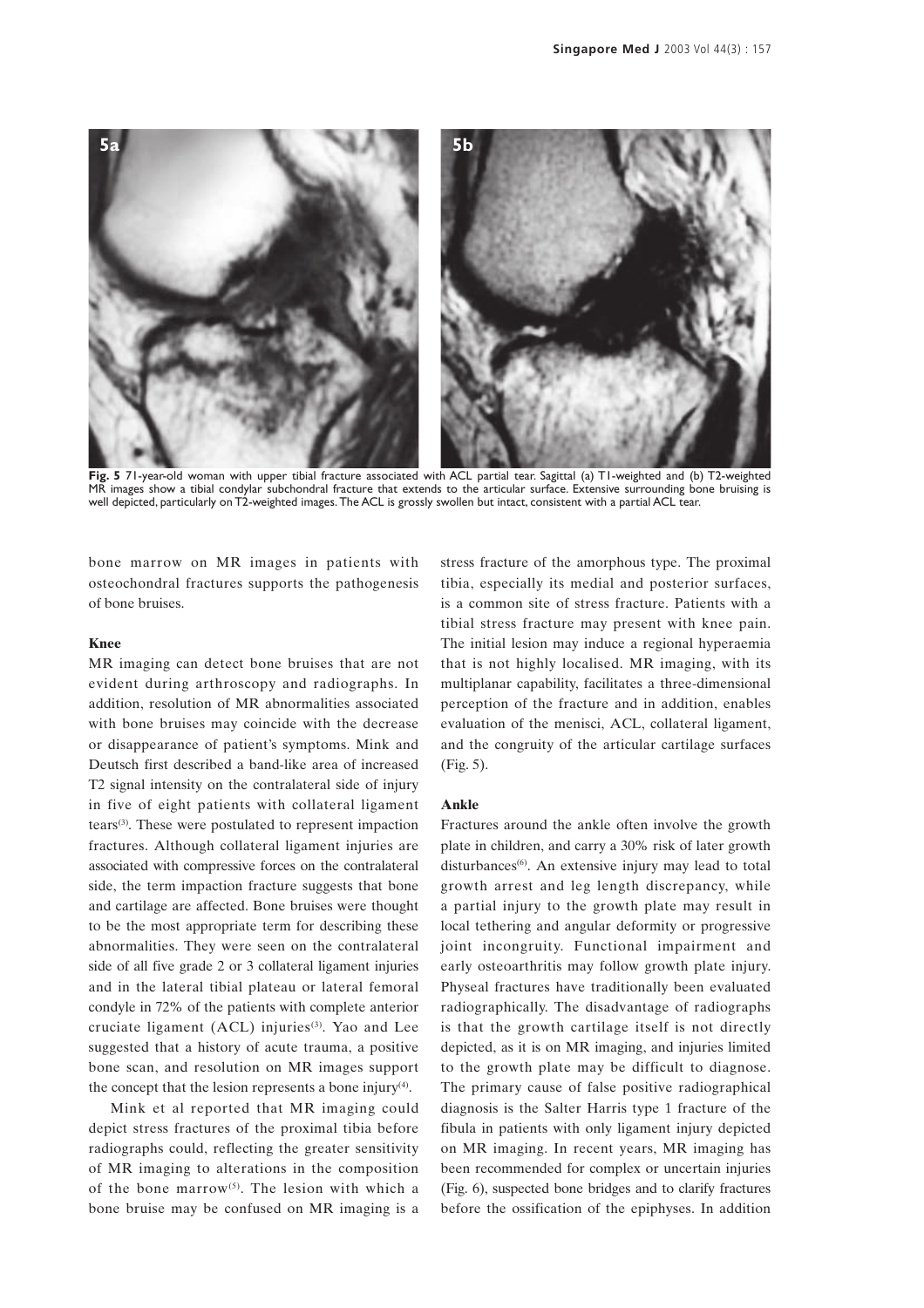

**Fig. 6** 35-year-old man with fractures of the talus and calcaneum. Sagittal (a) T1-weighted and (b) T2-weighted MR images show an oblique fracture in the talus and a vertical fracture in the mid-calcaneum. Both fractures involve the subtalar joint. There is patchy bone oedema in both bones, with ankle and subtalar joint effusions.

to fractures, post-traumatic bone bruises may also be detected on MR imaging.

## **Hip**

Hip fractures are relatively common in the elderly and their treatment represents a significant portion of health care expenditure. Despite this, the diagnosis is not always clear-cut clinically and initial radiographs may be negative. MR imaging has been found to be required in 4% of patients who attended the accident and emergency department with post-traumatic hip pain, as initial radiographs did not clearly demonstrate a fracture(7). MR imaging is now commonly used in the assessment of hip joint pathology. It has been shown to be sensitive to both stress and occult fractures. The main benefit of MR imaging is to direct early operative intervention in patients with undisplaced fractures. It has been demonstrated that early discharge provides more effective recovery in these patients and is cost effective $(8)$ .

MR imaging is more specific than bone scingraphy in detecting stress fractures of the hip. Early detection of these fractures is crucial, as continued stress may lead to a displaced fracture, with associated risk of avascular necrosis and irreversible damage to the joint<sup> $(9)$ </sup>. Pandey et al found that MR imaging confirmed undisplaced fractures in 67% of patients with occult hip fractures that, if not treated appropriately, could have subsequently displaced $(10)$ . The importance of restoring function for the elderly injured patient has been well recognised. The late detection of fractures increases morbidity, worsens prognosis and prolongs rehabilitation. The advantage of early detection of occult fracture of the proximal femur decreases the chance that a simple nondisplaced fracture would later displace and require more complex management $(11)$ .

#### **Wrist**

The scaphoid is the site of the most common undiagnosed fracture, with up to 25% of these fractures not being visible on the initial radiographs. MR imaging has a specificity and sensitivity of 100% in the diagnosis of occult scaphoid fractures, thus allowing immediate diagnosis, compared to at least 10 days to four weeks of repeated clinical and radiological examinations and cast immobilisation using the conventional diagnostic pathway. MR imaging appearances of wrist fractures consist of cortical fracture line, trabecular fracture line, bone marrow abnormality, or the combination of two or three of these anomalies<sup>(11-13)</sup>.

Compared to radiography, MR imaging also enables better evaluation of osseous injury accompanying distal radial and other more usual carpal fractures, and can detect radiocarpal extension which requires surgical intervention. Scapholunate ligament disruption and injuries to the triangular fibrocartilage complex can also be diagnosed using  $MR$  imaging<sup>(11,12)</sup>. Early use of MR imaging also helps to prevent overtreatment, with several weeks of unnecessary immobilisation, in patients without a fracture. MR imaging has also been found to be valuable in diagnosis of complications of scaphoid fractures, such as delayed union, nonunion, or avascular necrosis $(14)$ .